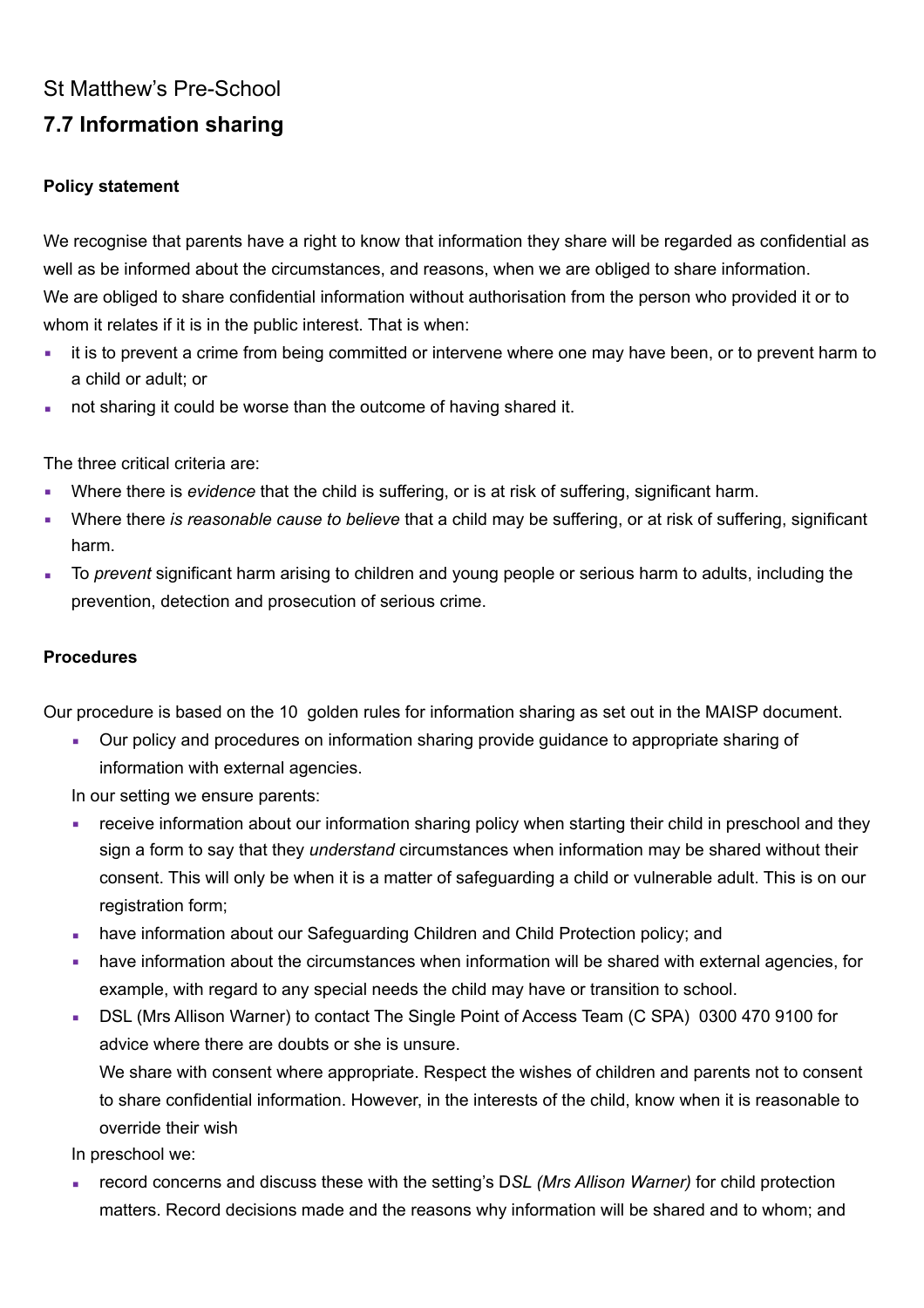- **follow the procedures for reporting concerns and record keeping. (See Safeguarding Children and** Child Protection Policy )
- Our Child Protection procedure and Record Keeping procedure sets out how and where information should be recorded and what information should be shared with another agency when making a referral.
- Should a child be placed on a Child Protection Plan their records will be sent to the new setting when they leave pre-school. If this is not possible then records are sealed and kept until the child's 26th Birthday.
- Other concerns that have not been escalated to Child Protection will be destroyed when the child leaves the setting.

## *Consent*

We understand the safeguarding children takes priority over the consent to share and always put the child's needs first. Parents have a right to be informed that their consent to share information will be sought in most cases, as well as the kinds of circumstances when their consent may not be sought, or their refusal to give consent may be overridden. We do this as follows:

- Our policies and procedures set out our responsibility regarding gaining consent to share information and when it may not be sought or overridden.
- Parents sign a form at registration to say they understand this.

We consider the following questions when we need to share:

- **EXECT** Is there legitimate purpose to sharing the information?
- Does the information enable the person to be identified?
- Is the information confidential?
- If the information is confidential, do you have consent to share?
- Is there a statutory duty or court order to share information?
- If consent is refused, or there are good reasons not to seek consent, is there sufficient public interest to share information?
- If the decision is to share, are you sharing the right information in the right way?
- **EXECT:** Have you properly recorded your decision?

All the undertakings above help to ensure preschool's commitment to the safety and well-being of the child. Please also see our Safeguarding Children and Child Protection policy.

| This policy was adopted at a meeting of | St Matthew's Pre-School | (name of provider) |
|-----------------------------------------|-------------------------|--------------------|
| Held on                                 |                         | (date)             |
| Date to be reviewed                     |                         | (date)             |